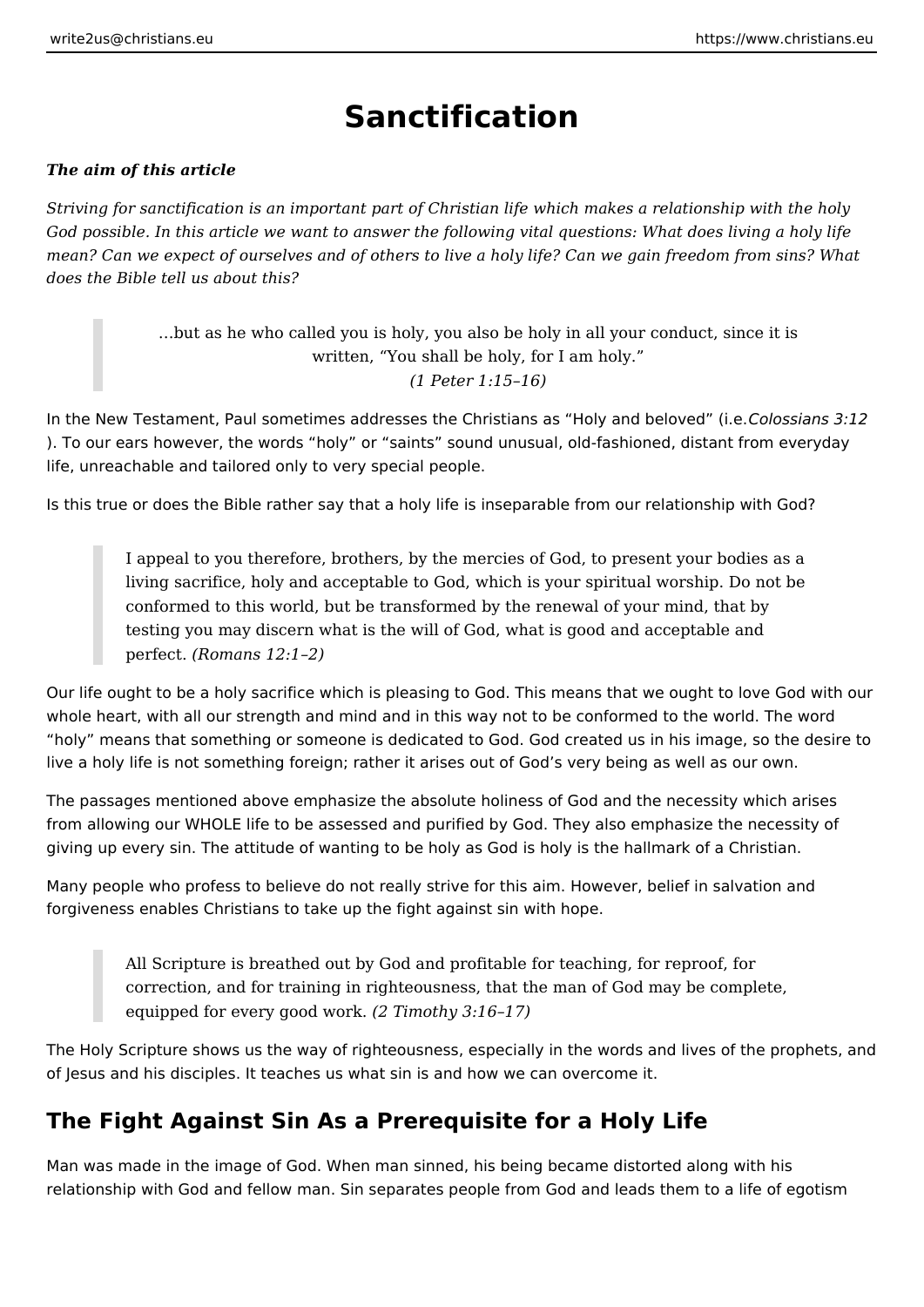and isolation.

That is why Jesus describes in such radical pictures, how strongly we should abhor and reject sin.

And if your hand causes you to sin, cut it off. It is better for you to enter life crippled than with two hands to go to hell, to the unquenchable fire. And if your eye causes you to sin, tear it out. It is better for you to enter the kingdom of God with one eye than with two eyes to be thrown into hell. *(Mark 9:43,47)*

This is not an empty threat made by Jesus in order to instil fear. Jesus describes the spiritual reality. Sin changes people, deceives them, hardens them and takes away their longing for God and for what is good; sin separates people from God. Therefore Paul writes in *Colossians 3:5*:

Put to death therefore what is earthly in you: sexual immorality, impurity, passion, evil desire, and covetousness, which is idolatry.

Sin begins in our attitudes and thoughts. They are the roots of our actions.

But I say to you that everyone who looks at a woman with lustful intent has already committed adultery with her in his heart. *(Matthew 5:28)*

You have heard that it was said to those of old, "You shall not murder; and whoever murders will be liable to judgement." But I say to you that everyone who is angry with his brother will be liable to judgement; whoever insults his brother will be liable to the council; and whoever says, "You fool!" will be liable to the hell of fire. *(Matthew 5:21–22)*

So whoever knows the right thing to do and fails to do it, for him it is sin. *(James 4:17)*

Sins of omission or neglect are often not assessed by people as strongly as they are in scripture. Time and time again we come across people who see sins such as not serving our brothers and sisters in faith or not reading the Bible as insignificant. These sins very clearly show a lack of relationship with God.

There is no excuse for sin.

No temptation has overtaken you that is not common to man. God is faithful, and he will not let you be tempted beyond your ability, but with the temptation he will also provide the way of escape, that you may be able to endure it. *(1 Corinthians 10:13)*

In the Old Testament victory over sin was commanded and seen as something possible.

The Lord said to Cain, "Why are you angry, and why has your face fallen? If you do well, will you not be accepted? And if you do not do well, sin is crouching at the door. Its desire is for you, but you must rule over it." *(Genesis 4:6–7)*

God's love and mercy is very great towards every person who struggles to distance themselves from sin and entrust their life to him. The wrath of God is great however upon those who do not call their sins by name *(Matthew 3:7–8)* and excuse themselves with their own weakness, because:

Behold, the Lord's hand is not shortened, that it cannot save, or his ear dull, that it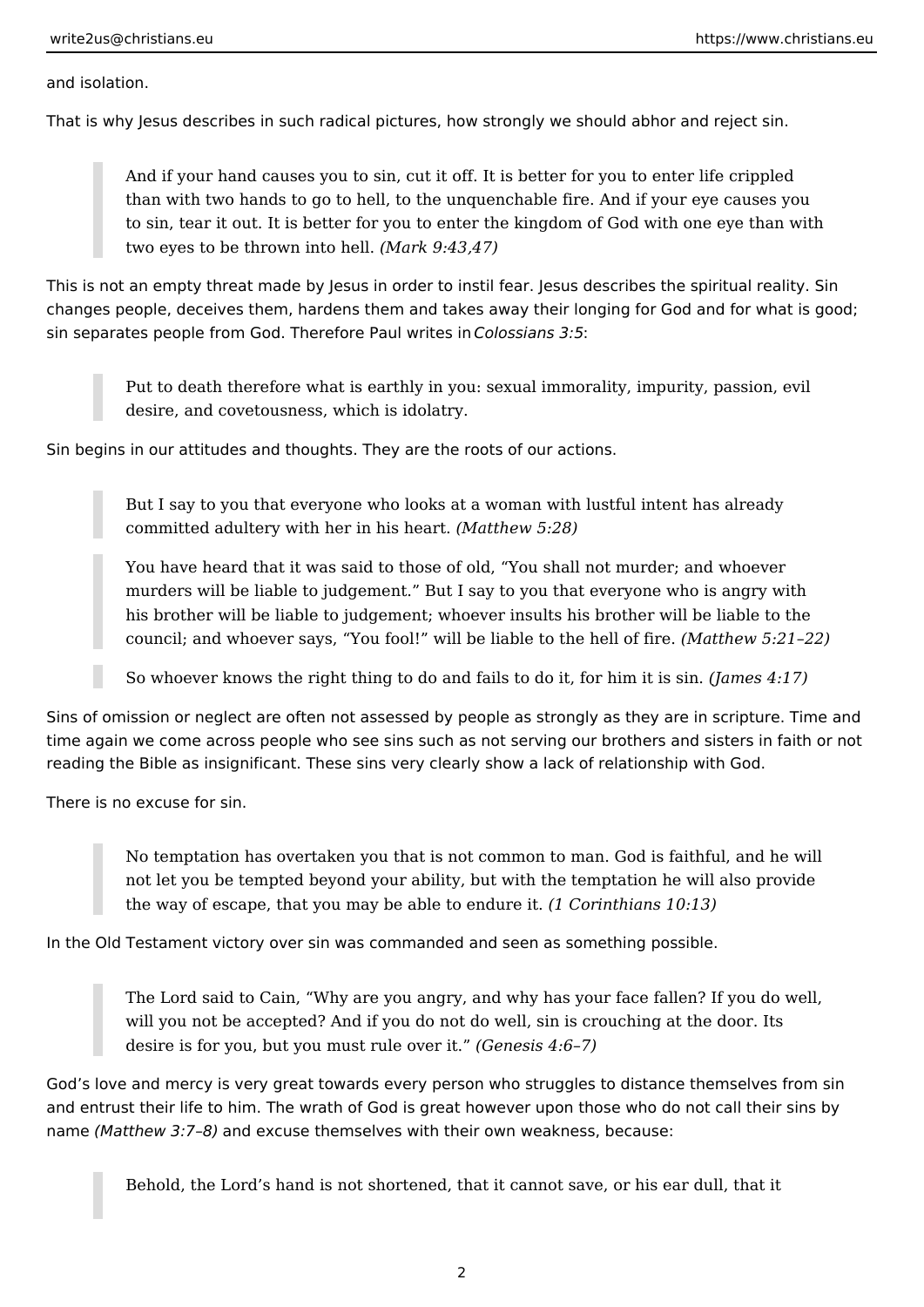cannot hear; but your iniquities have made a separation between you and your God, and your sins have hidden his face from you so that he does not hear. *(Isaiah 59:1–2)*

We know that God loves every person and accepts everyone who wants to come to him, irrespective of how strongly he is loaded down with sin. We know God's faithfulness in that he never rejects anyone who wants to turn to him. We should be aware though, that sin separates us from him. No one should be indifferent about this or play with sin.

Forgiveness of sins is a great gift. It is important to be conscious of the value of this. We cannot treat it like a cheap bargain. Jesus gave his life in order to save us from our sins. That is why we should live as those who are saved from sin, and not as those who cling to sin.

…knowing that you were ransomed from the futile ways inherited from your forefathers, not with perishable things such as silver or gold, but with the precious blood of Christ, like that of a lamb without blemish or spot. *(1 Peter 1:18–19)*

## **What Can Help Us Become Free of Sin?**

In *Psalm 32:3–5* and *Proverbs 28:13* it is written that confession of sins is an important part of finding forgiveness and freedom.

Whoever conceals his transgressions will not prosper, but he who confesses and forsakes them will obtain mercy. *(Proverbs 28:13)*

It is important and good to confess our sins to God, but it is a sign of true regret to bring them to the light before people. Living in the truth also means walking in the truth before our brothers and sisters.

But if we walk in the light, as he is in the light, we have fellowship with one another, and the blood of Jesus his Son cleanses us from all sin. If we say we have no sin, we deceive ourselves, and the truth is not in us. If we confess our sins, he is faithful and just to forgive us our sins and to cleanse us from all unrighteousness. *(1 John 1:7–9)*

Leaving behind everything that tied us to the world and laying our sins open is not only important on the day of conversion. As Christians we should confess our sins and pray for one another so that we can be spiritually healed, as James writes in his letter in chapter 5:16. When we lay our sins open in front of our fellow believers we can receive support and help from them in our sanctification through their prayers and through encouragements and admonitions. By regretting our sins, God can restore what we destroyed in our relationship with him through sin and we can experience his forgiveness. It is not the task of specially trained ministers or counsellors to bear the responsibility of the confessions of the congregation—ministers who are then sworn to secrecy. No base for such practice can be found in the Bible. On the contrary, there should be a wish for deep trust in all fellow believers—for standing before others as I truly am before God and being a testimony of God's acting in the Church.

When we grasp God's holiness, greatness and the love he has for us, we are moved to draw near to him and praise him through our love and service. Love knows no boundaries; it would never say, "Now I have done enough." Sanctification, therefore, means being constantly open to be questioned, corrected and changed by God. Then he can make us more and more able to do what is good in every situation.

Jesus washed his disciple's feet as an example of how we should serve one another (*John 13:2–17*). He